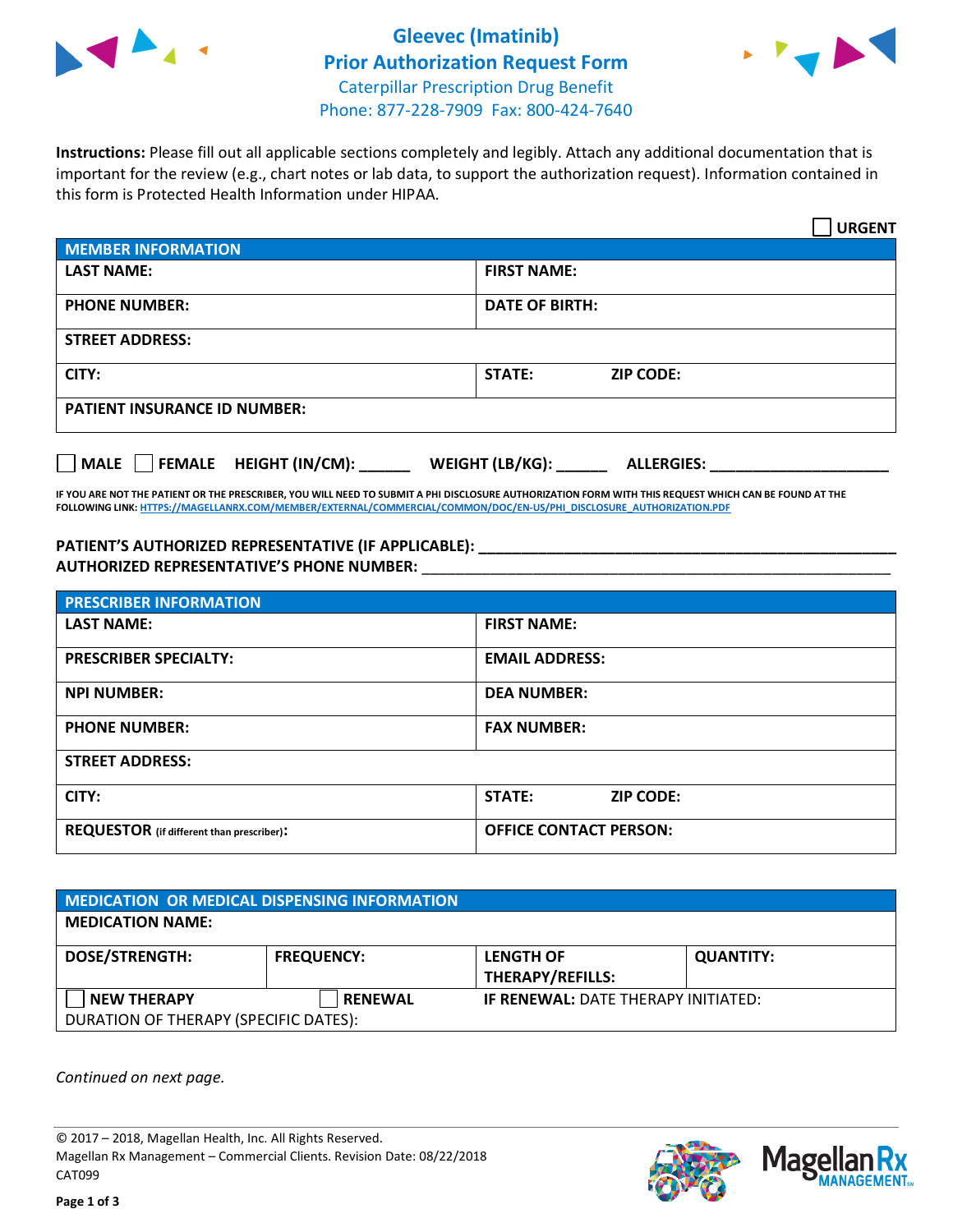



| <b>MEMBER'S LAST NAME:</b> NAME                                                                                                                                                                                                                                                                                                                                                                                                                                                                                                                                                                                                                                                                                                                                                                                                                                                                                                                                                                                                                                                                                         | <b>MEMBER'S FIRST NAME:</b>                                                                     |                                                       |  |  |
|-------------------------------------------------------------------------------------------------------------------------------------------------------------------------------------------------------------------------------------------------------------------------------------------------------------------------------------------------------------------------------------------------------------------------------------------------------------------------------------------------------------------------------------------------------------------------------------------------------------------------------------------------------------------------------------------------------------------------------------------------------------------------------------------------------------------------------------------------------------------------------------------------------------------------------------------------------------------------------------------------------------------------------------------------------------------------------------------------------------------------|-------------------------------------------------------------------------------------------------|-------------------------------------------------------|--|--|
|                                                                                                                                                                                                                                                                                                                                                                                                                                                                                                                                                                                                                                                                                                                                                                                                                                                                                                                                                                                                                                                                                                                         | 1. HAS THE PATIENT TRIED ANY OTHER MEDICATIONS FOR THIS CONDITION?                              | <b>NO</b><br>YES (if yes, complete below)             |  |  |
| <b>MEDICATION/THERAPY (SPECIFY</b><br>DRUG NAME AND DOSAGE):                                                                                                                                                                                                                                                                                                                                                                                                                                                                                                                                                                                                                                                                                                                                                                                                                                                                                                                                                                                                                                                            | <b>DURATION OF THERAPY (SPECIFY</b><br>DATES):                                                  | <b>RESPONSE/REASON FOR</b><br><b>FAILURE/ALLERGY:</b> |  |  |
| <b>2. LIST DIAGNOSES:</b>                                                                                                                                                                                                                                                                                                                                                                                                                                                                                                                                                                                                                                                                                                                                                                                                                                                                                                                                                                                                                                                                                               |                                                                                                 | <b>ICD-10:</b>                                        |  |  |
| □ Aggressive systemic mastocytosis<br>□ Dermatofibrosarcoma protuberans<br>□ Gastrointestinal stromal tumor (GIST)<br>□ Hypereosinophilic syndrome/chronic eosinophilic leukemia<br>□ Myelodysplastic syndrome/myeloproliferative disease<br>□ Philadelphia chromosome-positive acute lymphoblastic leukemia (Ph+ALL)<br>□ Philadelphia chromosome-positive chronic myelogenous leukemia (Ph+CML)<br>□ Other Diagnosis________________ICD-10 Code(s):____________                                                                                                                                                                                                                                                                                                                                                                                                                                                                                                                                                                                                                                                       |                                                                                                 |                                                       |  |  |
|                                                                                                                                                                                                                                                                                                                                                                                                                                                                                                                                                                                                                                                                                                                                                                                                                                                                                                                                                                                                                                                                                                                         | 3. REQUIRED CLINICAL INFORMATION: PLEASE PROVIDE ALL RELEVANT CLINICAL INFORMATION TO SUPPORT A |                                                       |  |  |
| PRIOR AUTHORIZATION.<br>For aggressive systemic mastocytosis, answer the following:<br>Does the patient have aggressive systemic mastocytosis w ithout the D816V c-KIT mutation or w ith c-KIT<br>mutational status is unknown? $\sqcap$ Yes $\sqcap$ No<br>For dermatofibrosarcoma protuberans, answer the following:<br>Does the patient have unresectable, recurrent, or metastatic disease? □ Yes □ No<br>For gastrointestinal stromal tumor (GIST), answer the following:<br>Does the patient have KIT (CD117)-positive disease? $\Box$ Yes $\Box$ No<br>Does the patient have unresectable or metastatic malignant disease? $\Box$ Yes $\Box$ No<br>Has the patient had resection of the gastrointestinal stromal tumor? $\Box$ Yes $\Box$ No<br>Will Gleevec (imatinib) be used as an adjuvant therapy? $\square$ Yes $\square$ No<br>For myelodysplastic syndrome/myeloproliferative disease, answer the following:<br>Does the patient have myelodysplastic syndrome or myeloproliferative disease associated with platelet-derived<br>growth factor receptor gene re-arrangements? $\square$ Yes $\square$ No |                                                                                                 |                                                       |  |  |
| For Philadelphia chromosome-positive acute lymphoblastic leukemia (Ph+ALL), answer the following:<br>Does the patient have relapsed or refractory Ph+ALL? □ Yes □ No<br>Does the patient have newly diagnosed disease? $\square$ Yes $\square$ No                                                                                                                                                                                                                                                                                                                                                                                                                                                                                                                                                                                                                                                                                                                                                                                                                                                                       |                                                                                                 |                                                       |  |  |
| Will Gleevec be used in combination with chemotherapy? $\Box$ Yes $\Box$ No                                                                                                                                                                                                                                                                                                                                                                                                                                                                                                                                                                                                                                                                                                                                                                                                                                                                                                                                                                                                                                             |                                                                                                 |                                                       |  |  |